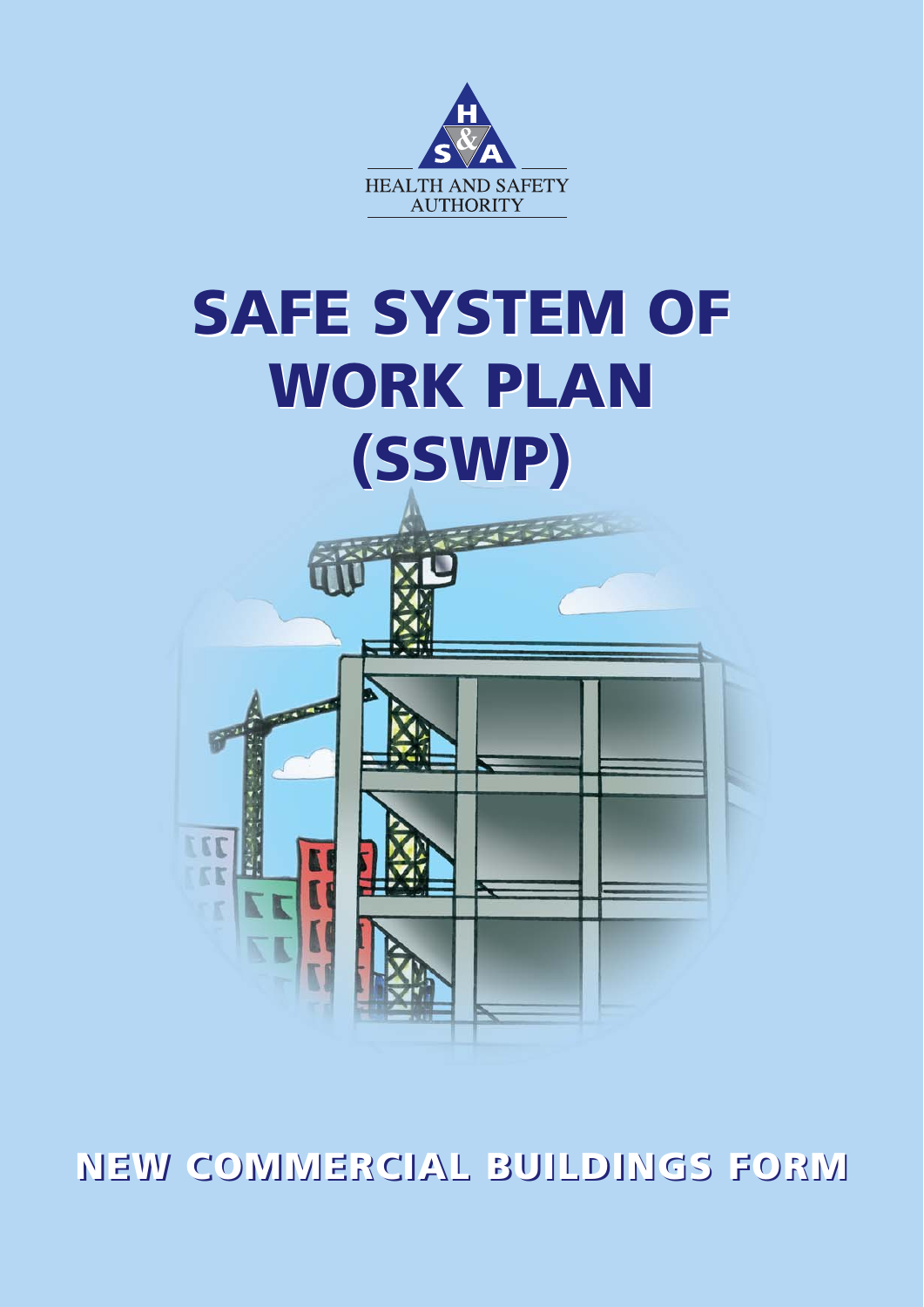### **Safe System of Work Plan (SSWP) Guidelines**

The Safe System of Work Plan (SSWP) complements the Safety Statement required under the Safety, Health and Welfare at Work Act, although it does not replace the requirement for such a Safety Statement. Specific Guidelines on Safety Statements are available from the Health and Safety Authority.

This guidance, which is particularly relevant to contractors, self-employed persons and employees, deals with the completion of SSWP for Construction.

The SSWP will help users to complete construction work activity in a safe manner.

Completing and using the SSWP will also help you to meet some of the legal obligations placed on you by health and safety legislation.

#### **The Safe System of Work Plan (SSWP)**

The primary objective of the SSWP is to identify the major hazards associated with your work activities and to ensure that appropriate controls are in place before work commences.

The SSWP achieves many other objectives, including:

- Links the implementation of the Safety Statement directly to the work activity.
- Focusing on safety for a particular task. The SSWP is completed at the start of each activity, and can be reviewed at any time during the work.
- Increasing awareness. It encourages the users to consider a range of options to deal with the risks. The users will become familiar with the various controls available.
- Communicating through the use of pictograms so that the meaning can be understood by persons who possess little or no English.
- Being user friendly: just tick the hazards and controls.

**The Safe System of Work Plan (SSWP) should be used as a final check to ensure that the identified controls for a specific construction work activity are available and in place. However safety starts long before any specific construction activity takes place. Hazard identification, risk assessment, the elimination and control of identified hazards must take place through all stages of construction from the planning stage, through the design process, the tendering process and on to the construction stage so that each specific construction activity will have had safety built in.** 

#### **The SSWP: A 3-part process:**

- Part 1: Planning the activity
- Part 2: Hazard Identification, and Control Identifier
- Part 3: Sign off

#### **PART 1**

This part will be completed by the person planning the activity. Normally this will be carried out by the supervisor/foreman and/or self-employed person prior to work starting. Where a site safety officer is employed they should be involved in the process.

- Identify who the employer/self-employed person is, e.g. *Acme Pipe Laying Ltd*
- Name of the Supervisor for the activity, e.g. *A. McSample*
- Identify the number of workers in the team, e.g. *3*
- Identify the specific location of the activity, e.g. *gridline x to gridline y*
- Describe the specific activity, e.g. *pipelaying*
- When the work is to start, the date, e.g. *Tuesday, 1st June*
- What skills are required, e.g. *360 excavator driver, banksman, pipelayer, flag man*
- Plant and Equipment required, e.g. *Fiat Hitachi EX200, Sling, Shackle*
- Hazardous Materials, if used, e.g. *Acme Bondex XXX, R45*
- Contact Names & Tel No. in the event of an emergency, e.g. *Site Foreman, Safety Officer*
- Name of the First Aider, and the location of the nearest First Aid Box
- Are Permits to Work required? Tick type
- The final section of this part: list requirements that are identified in the Construction Regulations and other Legislation as mandatory.

**Note: For sites where more than 20 persons are normally employed at any one time, a site safety representative should be appointed.**

#### **PART 2**

This part of the SSWP form deals with hazard identification, risk assessment, and risk control. Normally this will be carried out by the supervisor/foreman and/or self-employed person prior to work starting. Where a site safety officer is employed they should be involved in the process.



The **Hazards** should first be identified by **ticking the square boxes in the "Select Hazard or Activity" column.** 

The appropriate **Controls** to eliminate the hazard or reduce the risk should be identified by **ticking the square boxes** in the **"Select Control" column.**



When controls are in place **tick the round box.** This must be done in conjunction with the workers at the specific work location prior to the work taking place.



Similarly, the Personal Protective Equipment (PPE) and Fire Equipment required, should be selected by **ticking the square boxes** in the PPE/ Fire sections, and  $\bullet$  when acquired by **ticking the round box.** 

**NOTE: The list of Hazards and Controls depicted in each form is not exhaustive.** 

Part 2 of the form may also contain several blank hazard triangles, each labelled with the word "identify", and several blank control boxes, each labelled with the word "other". As the list of hazards depicted is not exhaustive, where other hazards are identified, these can be written into the blank hazard triangles. Similarly, as the list of controls depicted is not exhaustive, where other controls are identified, these can be written into the blank control boxes.

#### **PART 3**

This part deals with the signing off of the SSWP. The purpose of signing off is to identify the person who has prepared the SSWP, and also to confirm that the completed SSWP has been brought to the attention of all those to whom the SSWP applies. **Note 1: The completed SSWP must remain at the specific location of the work with the persons carrying out the work activity. Note 2: A new SSWP must be completed when (1) a new hazard is identified, (2) the task changes, or (3) the environment changes.**

*Optional:* **A record sheet is available inside the back cover.**

#### **REMEMBER "IF IT'S NOT SAFE DON'T DO IT, AND INFORM SITE MANAGEMENT"**

© Copyright The Health and Safety Authority January 2006. All Rights Reserved. "The Health and Safety Authority", the "HSA" and associated logos are trade marks of The Health and Safety Authority. FORM 4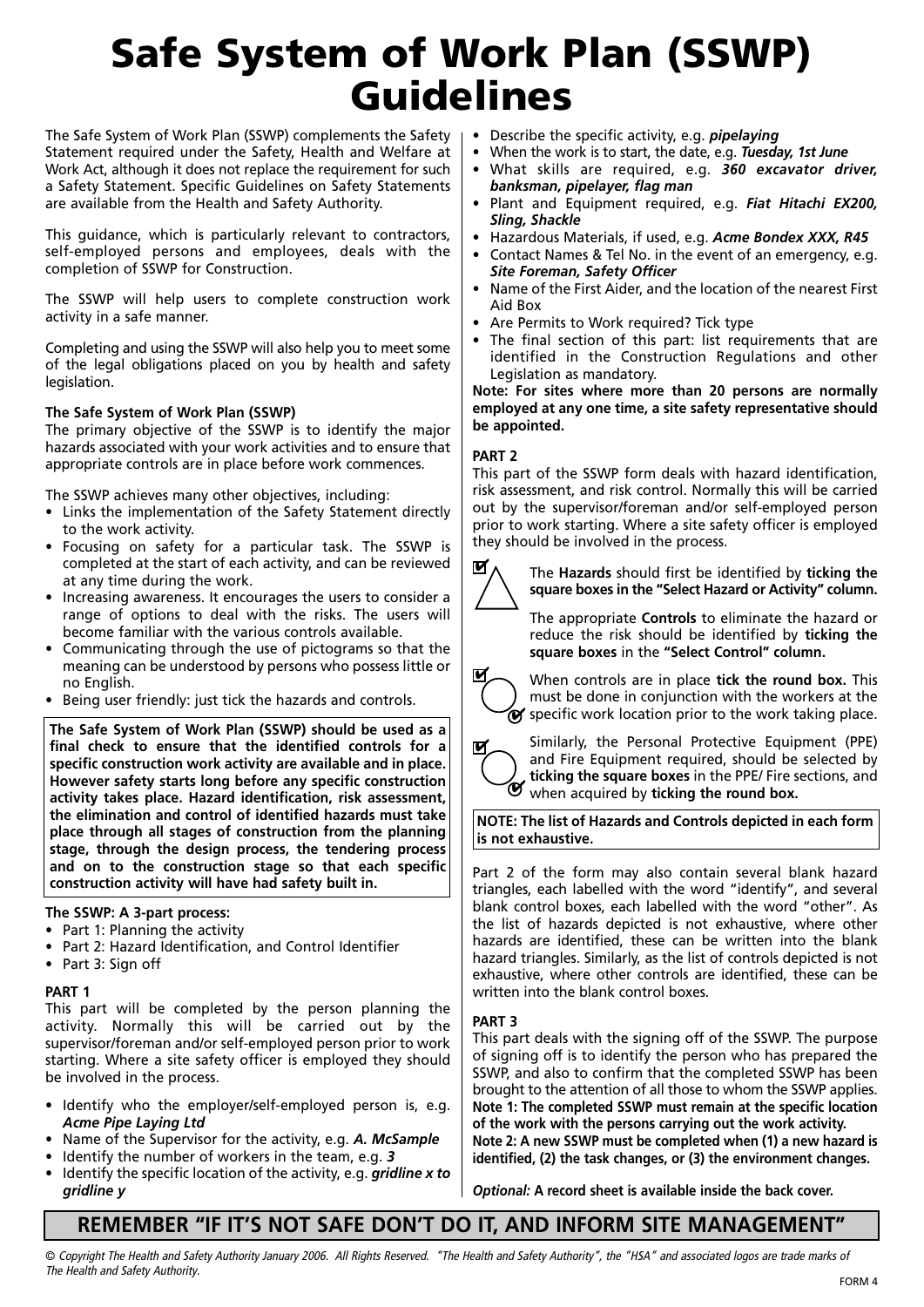

*Revised July 2007* © *Copyright The Health and Safety Authority January 2006*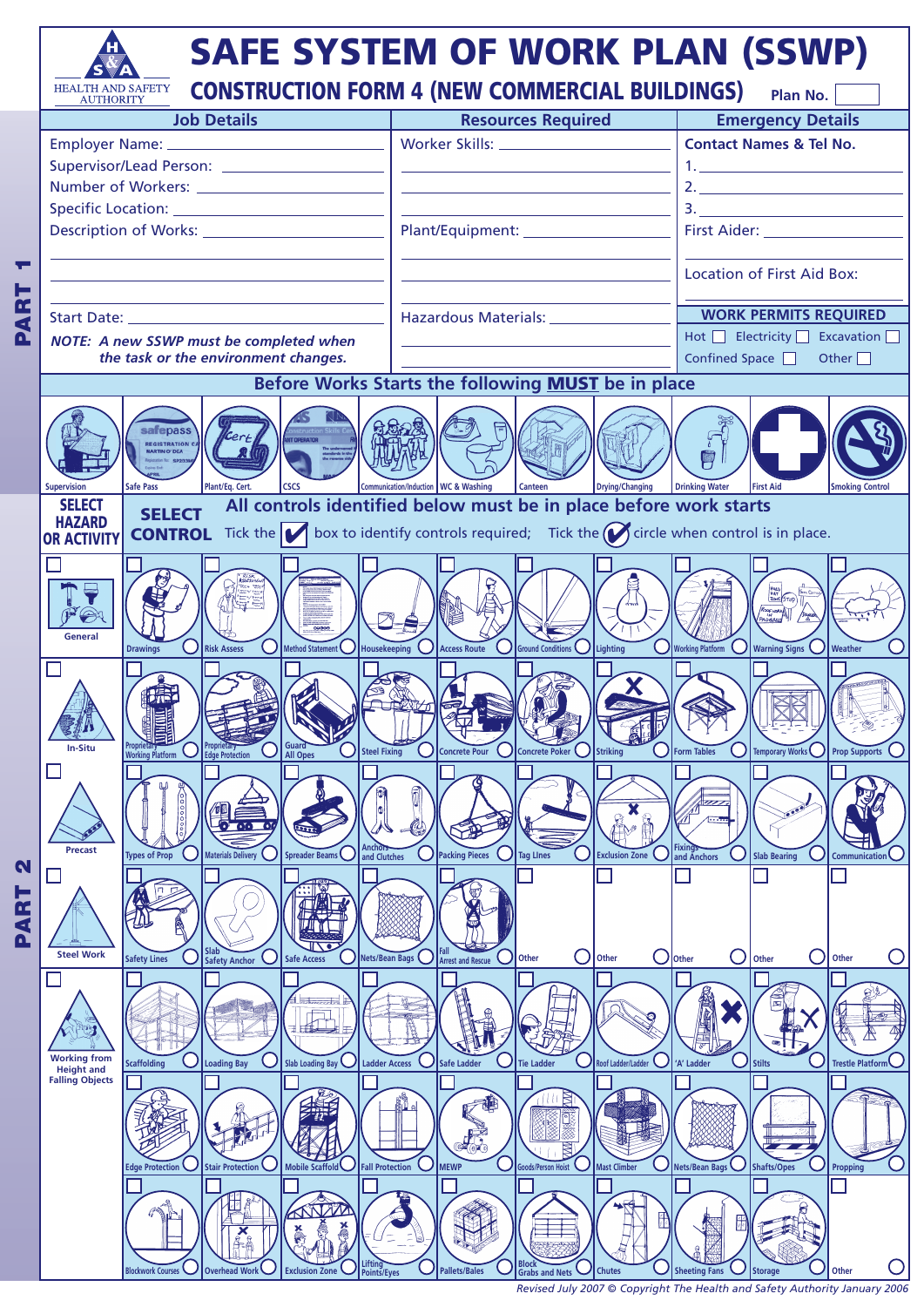

#### **Signed by Team:**

**IF IT'S NOT SAFE DON'T DO IT AND INFORM SITE MANAGEMENT NOTE: This list of Hazards and Controls is not exhaustive and is in no particular order.**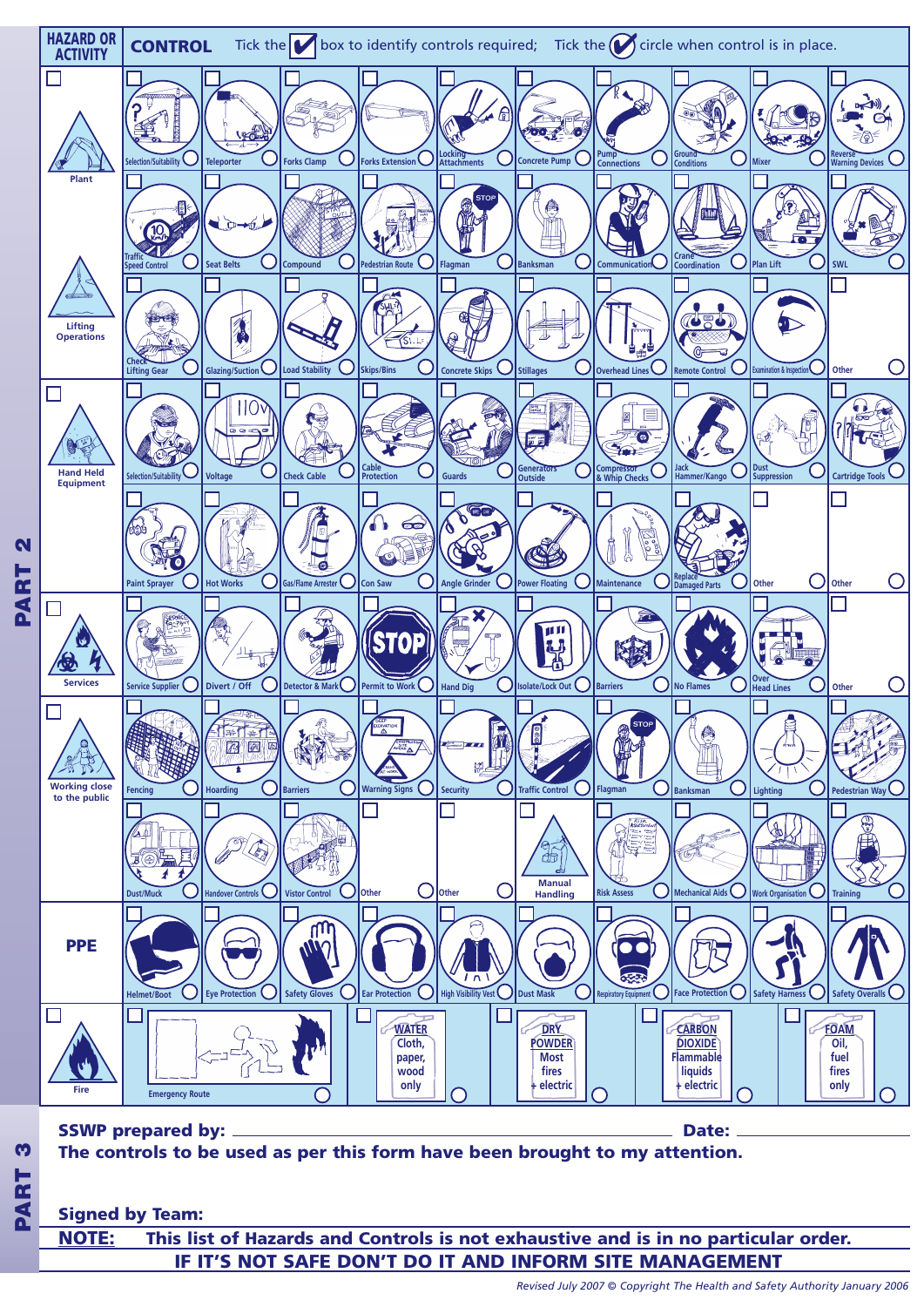### **FOR THE RECORD (OPTIONAL)**

|                         | PLAN NO. | <b>START DATE</b> | <b>LOCATION</b> | PREPARED BY |
|-------------------------|----------|-------------------|-----------------|-------------|
| $\mathbf{1}$            |          |                   |                 |             |
| $\mathbf 2$             |          |                   |                 |             |
| $\mathsf 3$             |          |                   |                 |             |
| $\overline{\mathbf{4}}$ |          |                   |                 |             |
| $\overline{\mathbf{5}}$ |          |                   |                 |             |
| $\bf 6$                 |          |                   |                 |             |
| $\overline{\mathbf{z}}$ |          |                   |                 |             |
| $\pmb{8}$               |          |                   |                 |             |
| $\boldsymbol{9}$        |          |                   |                 |             |
| 10                      |          |                   |                 |             |
| 11                      |          |                   |                 |             |
| 12                      |          |                   |                 |             |
| 13                      |          |                   |                 |             |
| 14                      |          |                   |                 |             |
| 15                      |          |                   |                 |             |
| 16                      |          |                   |                 |             |
| 17                      |          |                   |                 |             |
| 18                      |          |                   |                 |             |
| 19                      |          |                   |                 |             |
| 20                      |          |                   |                 |             |
| 21                      |          |                   |                 |             |
| 22                      |          |                   |                 |             |
| 23                      |          |                   |                 |             |
| 24                      |          |                   |                 |             |
| 25                      |          |                   |                 |             |
| 26                      |          |                   |                 |             |
| 27                      |          |                   |                 |             |
| 28                      |          |                   |                 |             |
| 29                      |          |                   |                 |             |
| 30                      |          |                   |                 |             |
| 31                      |          |                   |                 |             |
| 32                      |          |                   |                 |             |
| 33                      |          |                   |                 |             |
| 34                      |          |                   |                 |             |
| 35                      |          |                   |                 |             |
| 36<br>37                |          |                   |                 |             |
| 38                      |          |                   |                 |             |
| 39                      |          |                   |                 |             |
| 40                      |          |                   |                 |             |
| 41                      |          |                   |                 |             |
| 42                      |          |                   |                 |             |
| 43                      |          |                   |                 |             |
| 44                      |          |                   |                 |             |
| 45                      |          |                   |                 |             |
| 46                      |          |                   |                 |             |
| 47                      |          |                   |                 |             |
| 48                      |          |                   |                 |             |
| 49                      |          |                   |                 |             |
| 50                      |          |                   |                 |             |
| 51                      |          |                   |                 |             |
| 52                      |          |                   |                 |             |